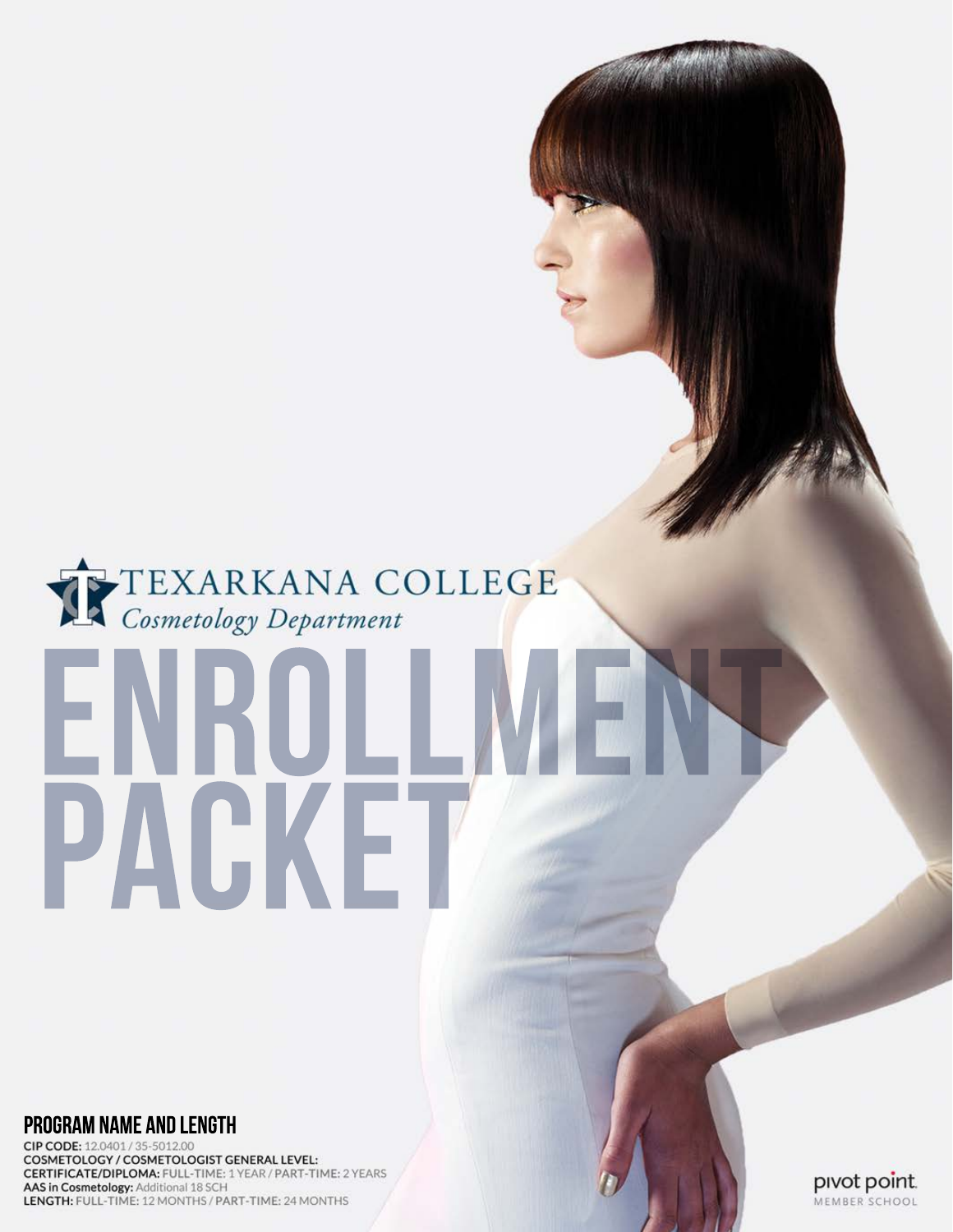

# **REGISTRATION CHECKLIST**

**APPLY TO TEXARKANA COLLEGE AT - applytexas.org**

**SUBMIT FINAL TRANSCRIPTS TO THE OFFICE OF ADMISSIONS** 

Mail or hand-deliver all official college transcripts to:

**Texarkana College Texarkana College 2500 N. Robison Rd. Texarkana, TX 75599 Texarkana, TX 75599**

**Office of Admissions Cosmetology Department**

*Transcripts may be hand-delivered but must be in a sealed official envelope from the institution*

### **Take the TABE test**

Submitted test scores to Office of Admissions

# **UPDATE IMMUNIZATIONS**

Students under 22 will not be allowed to register until they have turned in proof of a bacterial meningitis vaccination in to the Office of Admissions and the Cosmetology Department.

*For exemptions, visit Meningitis Vaccine Requirements*

# **APPLY FOR FINANCIAL AID AND SCHOLARSHIPS**

Complete your FAFSA online application; TC School Code: 003628 Scholarship applications available online Questions? Call 903-823-3267 or visit the Financial Aid FAQ.



### **MEET WITH AN ADVISOR**

Discuss class selection, disability needs and review your checklist.

# **COSMETOLOGY PREVIEW WEEK**

All new students must schedule and attend this informative session by calling the Cosmetology Department (903) 823-3399. This session will cover exceptions and requirements of the department; give you a chance to meet your instructors, tour our facilities and you will be registered upon completion. *Please allow 1 to 2 hours for this session.* 



### **SIGN UP FOR ORIENTATION (COLLEGE 101)**

\$20.00 orientation fee is automatically added to your student bill.



# **PURCHASE PARKING PERMIT**

Complete the Parking Permit Application and submit to the **Business Office** or **Bursar Window**.

## **PAY FOR CLASSES**

Tuition and fees are automatically deducted from your financial aid awards. **You are responsible for paying any remaining balance.** Students **must** pay by the posted payment deadlines or their classes will be dropped for non-payment. Students may use the Installment Payment Plan for tuition and fees. *This option is available online only. Credit card, cashier's check or money order accepted.* 



### **PURCHASE BOOKS AND KITS IN THE TC BOOKSTORE**

*Due to our partnerships with Pivot Point International, Smockers and Burmax all kit items and books must be purchased through the bookstore.*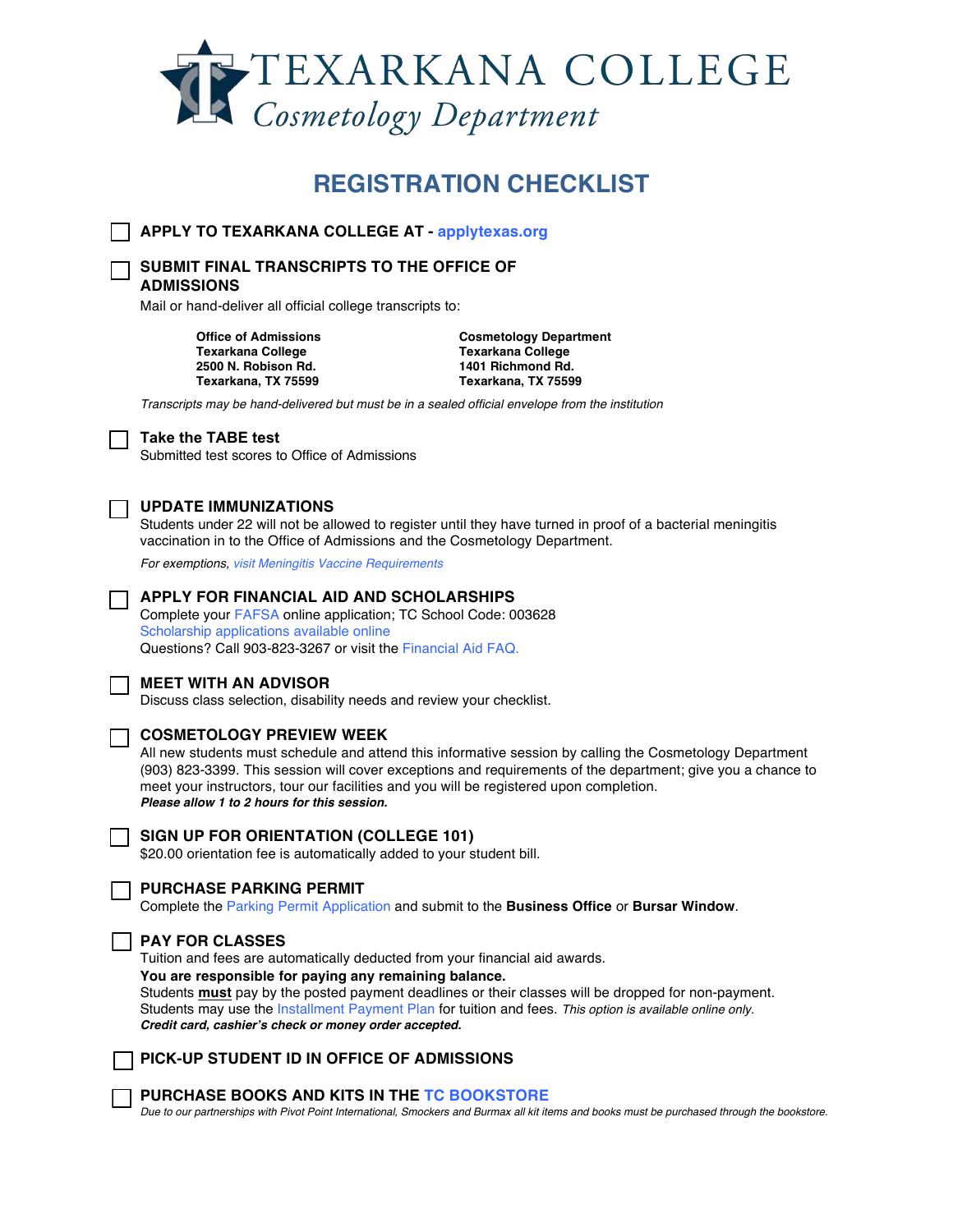# **TEXAS DEPARTMENT OF LICENSING AND REGULATION**

P.O. Box 12157 - Austin, Texas 78711-2157 1-800-803-9202 - (512) 463-6599 - FAX (512) 475-2871 www.tdlr.texas.gov - Enforcement@tdlr.texas.gov

# **CRIMINAL HISTORY EVALUATION LETTER: DETERMINATION OF ELIGIBILITY REQUEST FORM INSTRUCTIONS**

# **If you are also submitting an application, do not fill out or submit this form. This form is not part of the application process.**

# **YOUR REQUEST WILL NOT BE PROCESSED UNTIL ALL ITEMS HAVE BEEN SUBMITTED.**

# **GENERAL INSTRUCTIONS**

The request form must be completed and signed by the person requesting the evaluation letter. All information provided must be typed or printed in black or blue ink. The request and all attachments must be submitted on separate pieces of single-sided, 8½" x 11" paper. Please use a paperclip to fasten all pages together, with the check or money order on top. Please do not use staples.

If you are seeking a determination of your eligibility for more than one license type you must submit a separate request and applicable fee for each license type. **You do not have to submit a separate request for each crime.**

If one check will be used to pay for multiple requests, a Combined Check Worksheet must be completed and submitted with the requests and payment. The Combined Check Worksheet is available on the Department's website.

NAME – Please write your name in the spaces provided. (Last, First, Middle Initial)

SUFFIX – Examples of a suffix include JR, SR, and II. (MR is not a suffix)

DATE OF BIRTH – Write the two digit numeric equivalent (ex: 03 for March) for the month of your birth, followed by the two digit day and the four digit year. (MM/DD/YYYY)

GENDER – Check "M" for Male or "F" for Female.

SOCIAL SECURITY NUMBER – The Social Security Number disclosure is required by Section 231.302 (1) of the Texas Family Code in order to obtain a license. Your social security number is subject to disclosure to an agency authorized to assist in the collection of child support payments. For more information regarding child support payments, contact the Texas Attorney General at:

www.oag.state.tx.us/child/index or call (512) 460-6000 or (800) 252-8014

MAILING ADDRESS – This is the address to which the Department will mail your correspondence. Indicate the number and street, or post office box of your mailing address. Use of the zip plus-4 is not required, but it helps the postal service direct mail more efficiently and accurately.

TELEPHONE NUMBER – Write the telephone number, including area code, where we can reach you during the day. This may be your office phone number where we can leave a message.

FAX NUMBER – List any fax number where you will be able to receive documents from the Department. Leave this blank if you do not have access to a fax machine.

E-MAIL – Please provide your e-mail address. Your e-mail address is confidential pursuant to the Texas Public Information Act, and the Department will not share it with the public.

ALL NAMES BY WHICH YOU HAVE BEEN KNOWN – List any name you have ever used. This would include a maiden name, nickname, alias, etc.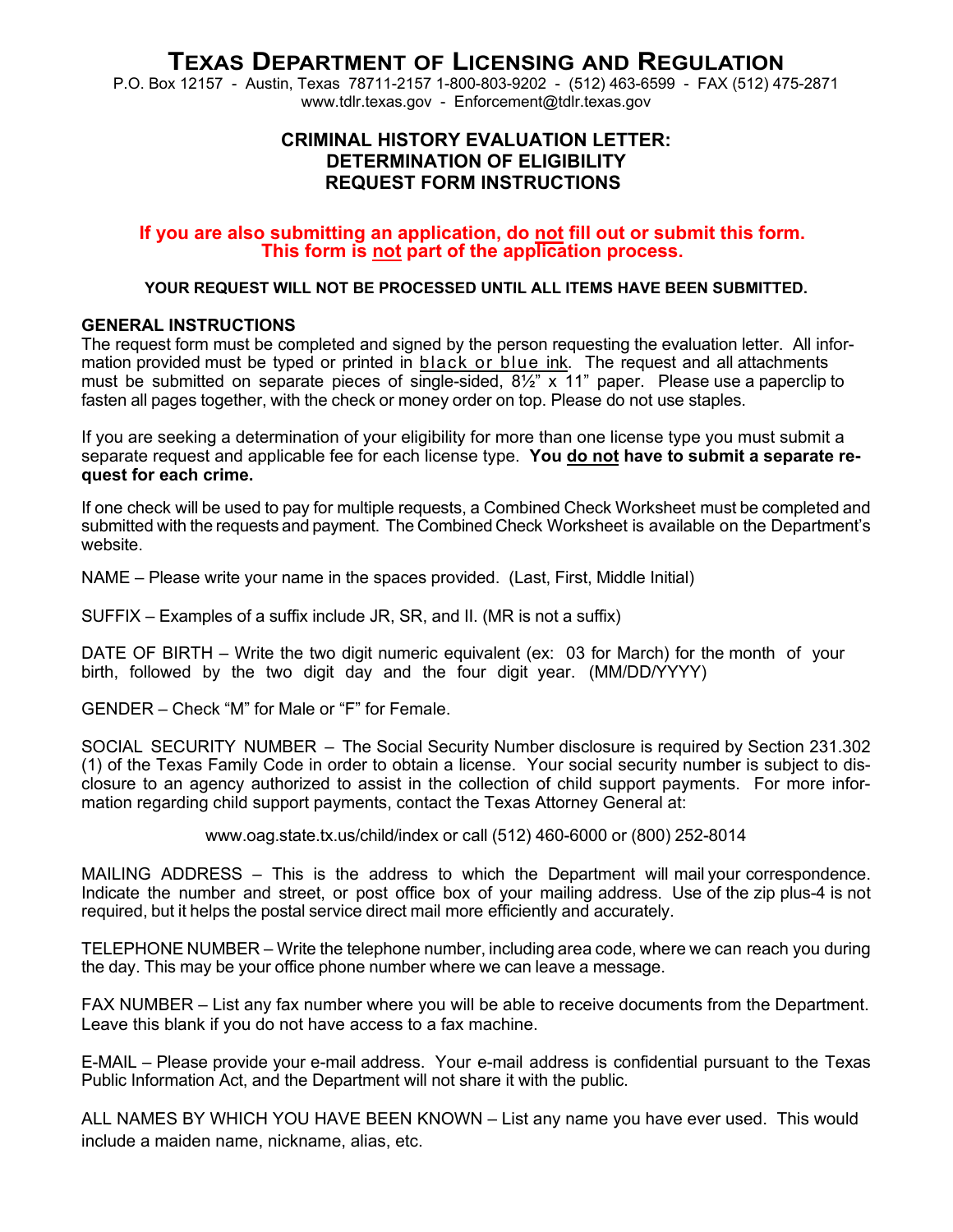LICENSE YOU ARE SEEKING – You must check the box for the license type you are requesting a criminal evaluation letter for. If you plan to apply for more than one license, a separate request and applicable fee must be submitted for each license you will be seeking.

# **SIGNATURE**

**Carefully read the statement at the bottom of the request form before you sign and date the form. Be aware that information provided on this request form, and any attachments, will be investigated. Providing false information may result in denial or revocation of any future license and the imposition of administrative penalties.**

# **ATTACHMENTS**

**In order to establish the basis for your potential ineligibility please complete the applicable questionnaires listed below:**

# **CRIMINAL HISTORY QUESTIONNAIRE**

Attach a completed Criminal History Questionnaire for each conviction or deferred adjudication which you have had. This questionnaire is found at: http://www.tdlr.texas.gov/misc/LIC002.pdf

# **DISCIPLINARY ACTION QUESTIONNAIRE**

If you have ever had an occupational license (not a drivers license) suspended, revoked, probated, or denied in any state, county or municipality, attach a completed Disciplinary Action Questionnaire and any attachments requested on the questionnaire for each sanction. This questionnaire is found at:

http://www.tdlr.texas.gov/misc/Disciplinary%20Action%20Questionnaire.pdf

# **FEES**

The fee for this criminal history evaluation: determination of eligibility is **\$25**. All fees are non-refundable. Please send one check or money order for the total amount due, payable to TDLR. Fees and documents should be mailed to:

# TDLR PO BOX 12157 AUSTIN, TEXAS 78711

# **DOCUMENTS SUBMITTED WITH THE REQUEST WILL NOT BE RETURNED. KEEP A COPY OF THE COMPLETED REQUEST FORM, ALL ATTACHMENTS AND YOUR CHECK.**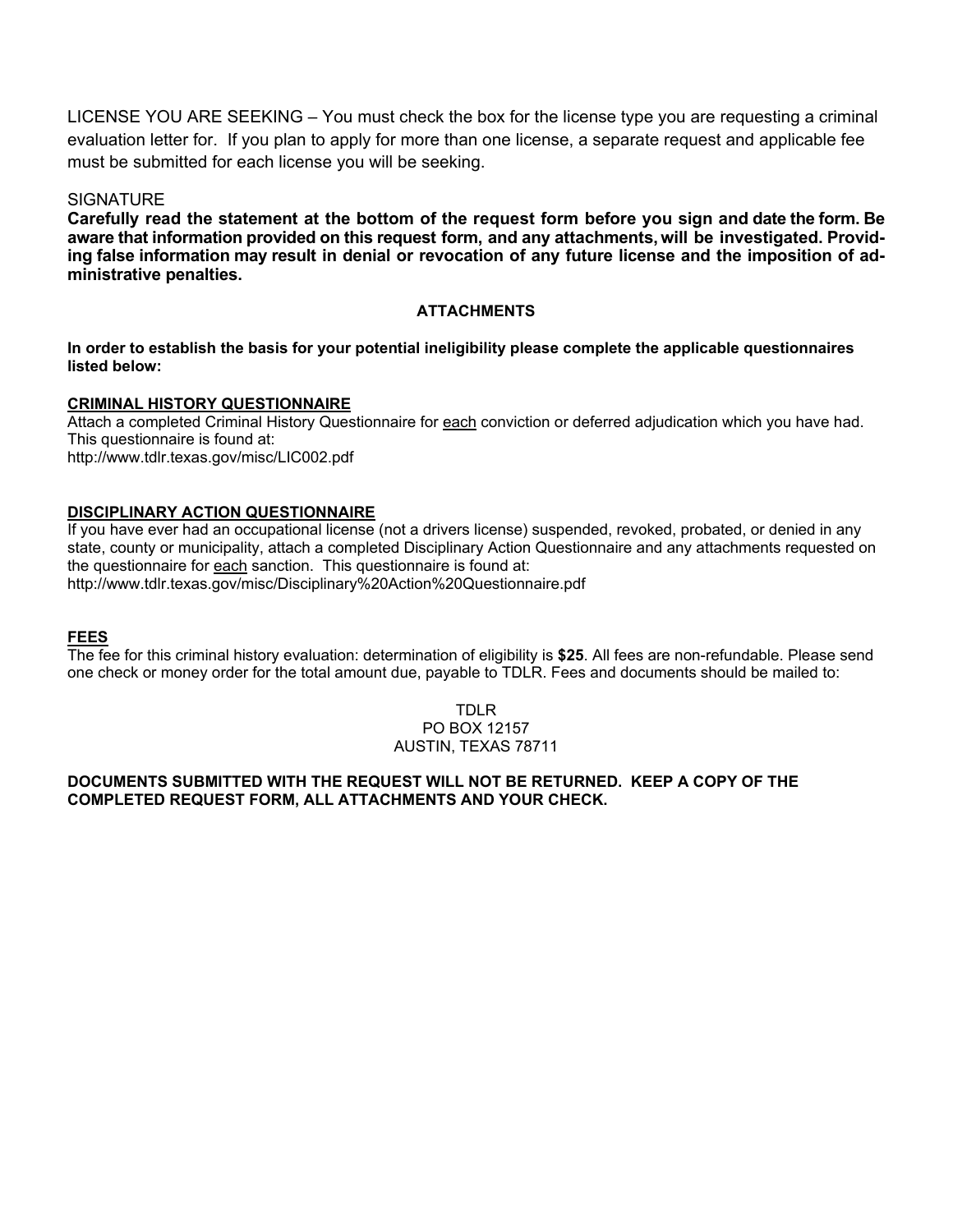

### **TEXAS DEPARTMENT OF LICENSING AND REGULATION P.O. Box 12157 - Austin, Texas 78711-2157 1-800-803-9202 - (512) 463-6599 - FAX (512) 475-2871**

**www.tdlr.texas.gov - Enforcement@tdlr.texas.gov**

REQUEST FORM FOR:

|             |                                                  | <b>CRIMINAL HISTORY EVALUATION LETTER:</b><br>DETERMINATION OF ELIGIBILITY-COSMETOLOGY |                                                   |                               |                                                                                                                                                                                                                                                                                                     |  |  |  |
|-------------|--------------------------------------------------|----------------------------------------------------------------------------------------|---------------------------------------------------|-------------------------------|-----------------------------------------------------------------------------------------------------------------------------------------------------------------------------------------------------------------------------------------------------------------------------------------------------|--|--|--|
|             |                                                  | DO NOT WRITE IN THE FEE AREA IMMEDIATELY BELOW                                         |                                                   |                               |                                                                                                                                                                                                                                                                                                     |  |  |  |
|             | <b>RECEIPT NUMBER</b>                            | <b>FEE</b><br><b>AMOUNT</b>                                                            | PMT.<br><b>AMOUNT</b>                             | <b>MONEY</b><br><b>TYPE</b>   |                                                                                                                                                                                                                                                                                                     |  |  |  |
|             |                                                  | \$25.00<br>This fee is non-<br>refundable.                                             |                                                   |                               |                                                                                                                                                                                                                                                                                                     |  |  |  |
|             |                                                  |                                                                                        | DO NOT WRITE ABOVE THIS LINE                      |                               |                                                                                                                                                                                                                                                                                                     |  |  |  |
|             |                                                  | If you are submitting an application, do not submit this form.                         | This form is not part of the application process. |                               |                                                                                                                                                                                                                                                                                                     |  |  |  |
| 1.          | Name:                                            |                                                                                        |                                                   |                               |                                                                                                                                                                                                                                                                                                     |  |  |  |
|             | Last                                             |                                                                                        | First                                             |                               | Suffix (JR, SR, III)<br>Middle Initial                                                                                                                                                                                                                                                              |  |  |  |
| 2.          |                                                  |                                                                                        |                                                   | 3.<br>Female $\square$        | Male $\Box$                                                                                                                                                                                                                                                                                         |  |  |  |
| 4.          | <b>Social Security No.:</b>                      |                                                                                        |                                                   |                               |                                                                                                                                                                                                                                                                                                     |  |  |  |
| 5.          | <b>Mailing Address:</b>                          | (P.O. Box is allowed for this address.)                                                |                                                   |                               |                                                                                                                                                                                                                                                                                                     |  |  |  |
|             | Number, Street, Suite No., Apt. No. or P.O. Box  |                                                                                        |                                                   |                               |                                                                                                                                                                                                                                                                                                     |  |  |  |
|             |                                                  |                                                                                        |                                                   |                               |                                                                                                                                                                                                                                                                                                     |  |  |  |
| City        |                                                  | State                                                                                  | Zip Code                                          |                               |                                                                                                                                                                                                                                                                                                     |  |  |  |
|             | 6. Phone Number:<br><b>Fax Number:</b>           |                                                                                        |                                                   |                               |                                                                                                                                                                                                                                                                                                     |  |  |  |
|             |                                                  | Phone Number                                                                           |                                                   | Area Code                     | Phone Number                                                                                                                                                                                                                                                                                        |  |  |  |
|             | <b>Email Address:</b>                            |                                                                                        |                                                   |                               | (Ex: johndoe@aol.com)                                                                                                                                                                                                                                                                               |  |  |  |
|             |                                                  | 7. List All Names by Which You Have Been Known:                                        |                                                   |                               |                                                                                                                                                                                                                                                                                                     |  |  |  |
|             |                                                  |                                                                                        |                                                   |                               | 8. License you will be seeking: (Check only one) (A separate request must be submitted for each license sought)                                                                                                                                                                                     |  |  |  |
|             | $\Box$ Operator                                  | $\Box$ Wig Specialist                                                                  |                                                   | $\Box$ Esthetician Instructor |                                                                                                                                                                                                                                                                                                     |  |  |  |
|             | $\square$ Manicurist<br>$\Box$ Eyelash Extension |                                                                                        |                                                   | $\Box$ Wig Instructor         |                                                                                                                                                                                                                                                                                                     |  |  |  |
| Esthetician |                                                  |                                                                                        | $\Box$ Manicurist/Esthetician                     |                               | <b>Eyelash Extension Instructor</b>                                                                                                                                                                                                                                                                 |  |  |  |
|             | $\square$ Hair Weaver                            |                                                                                        | Operator Instructor                               |                               | Manicurist/Esthetician Instructor                                                                                                                                                                                                                                                                   |  |  |  |
|             | $\Box$ Hair Braider                              |                                                                                        | <b>Manicurist Instructor</b>                      |                               |                                                                                                                                                                                                                                                                                                     |  |  |  |
|             |                                                  |                                                                                        |                                                   |                               | The criminal history questionnaire is found on the next page. You must complete one ques-                                                                                                                                                                                                           |  |  |  |
|             |                                                  |                                                                                        |                                                   |                               | tionnaire for each crime for which you have been convicted or placed on deferred adjudication.                                                                                                                                                                                                      |  |  |  |
|             |                                                  |                                                                                        | <b>CERTIFICATION</b>                              |                               |                                                                                                                                                                                                                                                                                                     |  |  |  |
|             |                                                  | any future license I may request and the imposition of administrative penalties.       |                                                   |                               | I understand that the Department will ultimately base their decision on the information that exists at the time of any license application I may<br>file. I further understand that providing false, inaccurate or misleading information on this request may result in denial and/or revocation of |  |  |  |
|             |                                                  |                                                                                        |                                                   |                               |                                                                                                                                                                                                                                                                                                     |  |  |  |
|             | <b>Date Signed</b>                               |                                                                                        |                                                   |                               | Signature (must be signed by the person who is the subject of this evaluation)                                                                                                                                                                                                                      |  |  |  |